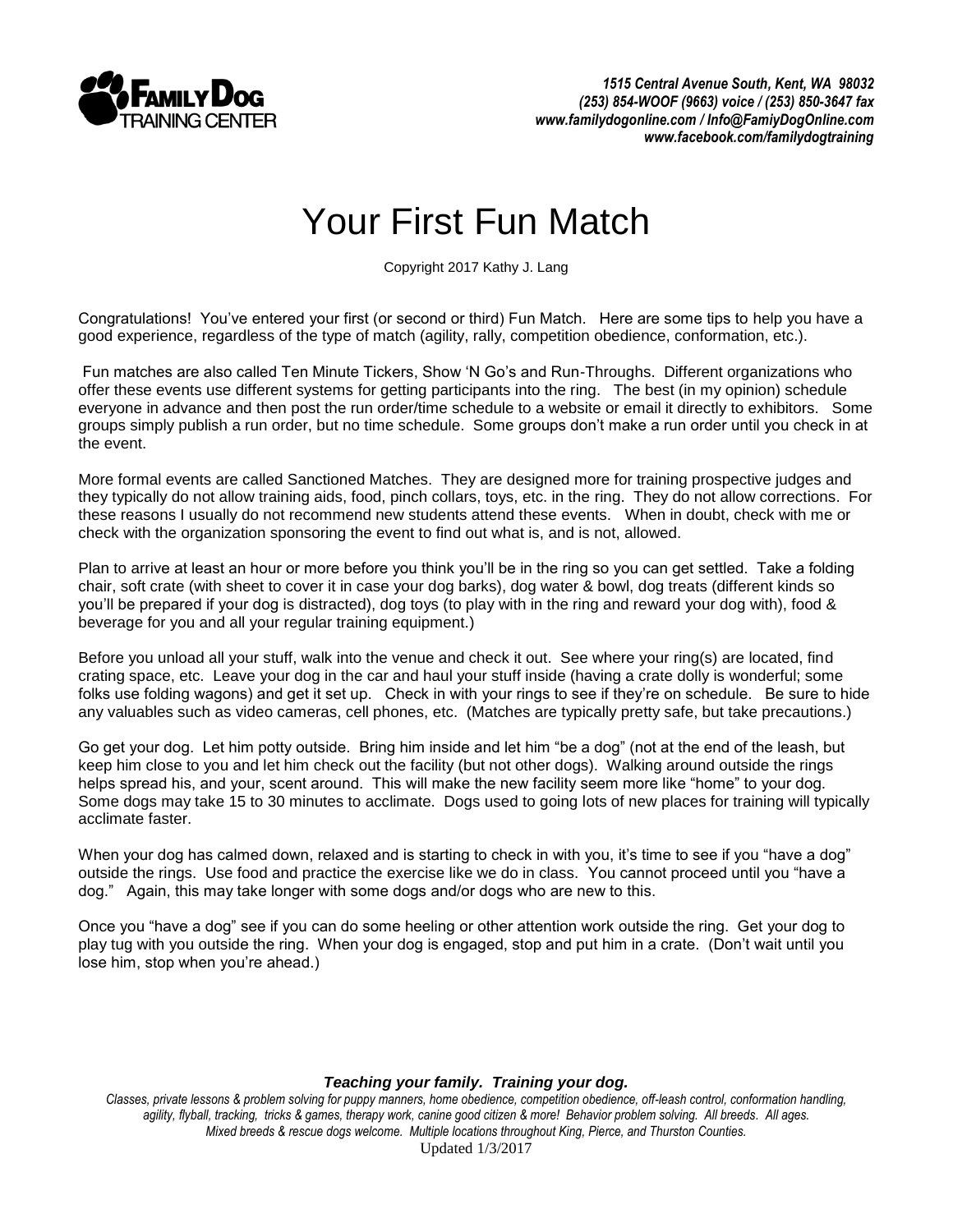Depending on how much time you have before your first turn, and how much natural energy your dog has, let your dog get used to relaxing in his crate for a while. It's way too over-stimulating and exhausting for most dogs to just hang out with you for several hours before going into the ring to perform. Your dog needs to get used to this routine. High energy dogs might benefit from getting out again for another walk-around and attention work, while more laid back dogs might be better off resting. These are things you need to track and tweak as you do more matches.

Organize your training equipment so you can have everything ready to go when it's your turn in the ring. Having everything in a training bag helps. Most fun matches will allow pinch collars; however, they will not allow strong corrections. Food and toys are allowed in the ring at most fun matches. Some agility, obedience and rally matches may not allow food inside the ring if they are using those rings and equipment for an actual Trial later that day or on the weekend. Food inside of target tubes, containers, empty target plates, go-out targets, etc. are typically allowed. The key is – don't take messy food into the ring. No one wants to use a ring or equipment if there are dried food crumbles all over the place, or squeeze cheese smeared on ring gates.

Outside the ring, waiting your turn, make sure you have a dog. Keep an eye on your dog. Not every dog at these events is "nice" and not every handler has been trained to pay attention to their dogs. (The same can be said of real trials.)

For the first few minutes (or even entire runs) your job is to make sure you "have a dog" and your dog will play with you and engage with you in the ring. You don't need a "judge" for this. It's okay to let the judge know that you need a few minutes. Note: You're being "charged" time-wise for this; the timer starts when you walk in the ring. However, there's no point in trying to work a dog if you don't "have a dog." That's why it's important to sign up for several runs at each event.

Depending on the type of event, if you have a classmate who can help you, that is great. Your helper (without a dog) can go in the agility ring with you and put out your target plates, pick up your toys, etc. Using the buddy system is wonderful. If you know someone else attending, ask them to video tape for you. Then when it's your friend's turn in the ring, be sure to help them.

Have a plan for the ring. It really helps to write it down and take it with you to the ring. Your first priority is always having a dog. Your next priority should always be staying focused on your dog and your plan. From there your priorities will depend on your dog and experience level.

Take feedback from so-called judges and other exhibitors with a grain of salt. Typically the more "free advice" people offer, the less value it truly has. Better to ask advice from a classmate or instructor, even if you have to wait. You can always nicely say "Thanks for the suggestion; I'll discuss it with my instructor." Everyone has a different training style and philosophy. People who don't know your dog and don't know your background should not be offering free advice!

If you're doing Rally or Agility, be sure to arrive in time to do your walk-through. Walk-throughs are typically offered at the beginning of judging (and perhaps before different class levels or jump heights). This is your time to go in the ring WITHOUT A DOG and walk the course. In the case of Rally, take your cheat sheets with you so you can look at the sign description if you're not sure what's expected.

In Agility, put your hands on all the contact equipment. Make sure everything is solid. Check to see how the teeter falls and how much noise it makes. You do not need to do the course as it's marked. In fact, it's typically better to come up with your own plan for your dog. If your dog is new, keep him on leash and practice your contact performance. If your dog is not comfortable with the teeter, don't do it – or have him "ride the wave." Have him go through the weave poles on leash and get his reward. It may be best to skip the jumps the first time in the ring. If your dog doesn't really have off-leash control, ask yourself if she should drag a line. However, there are downsides to dragging a line. You don't want your dog to get tangled on equipment.

If you "have a dog" in the Agility ring, then try doing a few sequences to a reward or target. This is where the partner comes in handy. Plan all this in advance to make the best use of your short time in the ring. Three and five minutes goes by really fast. Be aware that if you take your dog totally off leash, and he decides to do a ditz run around the ring, your clock is ticking. You don't want to spend all your time trying to catch your dog!